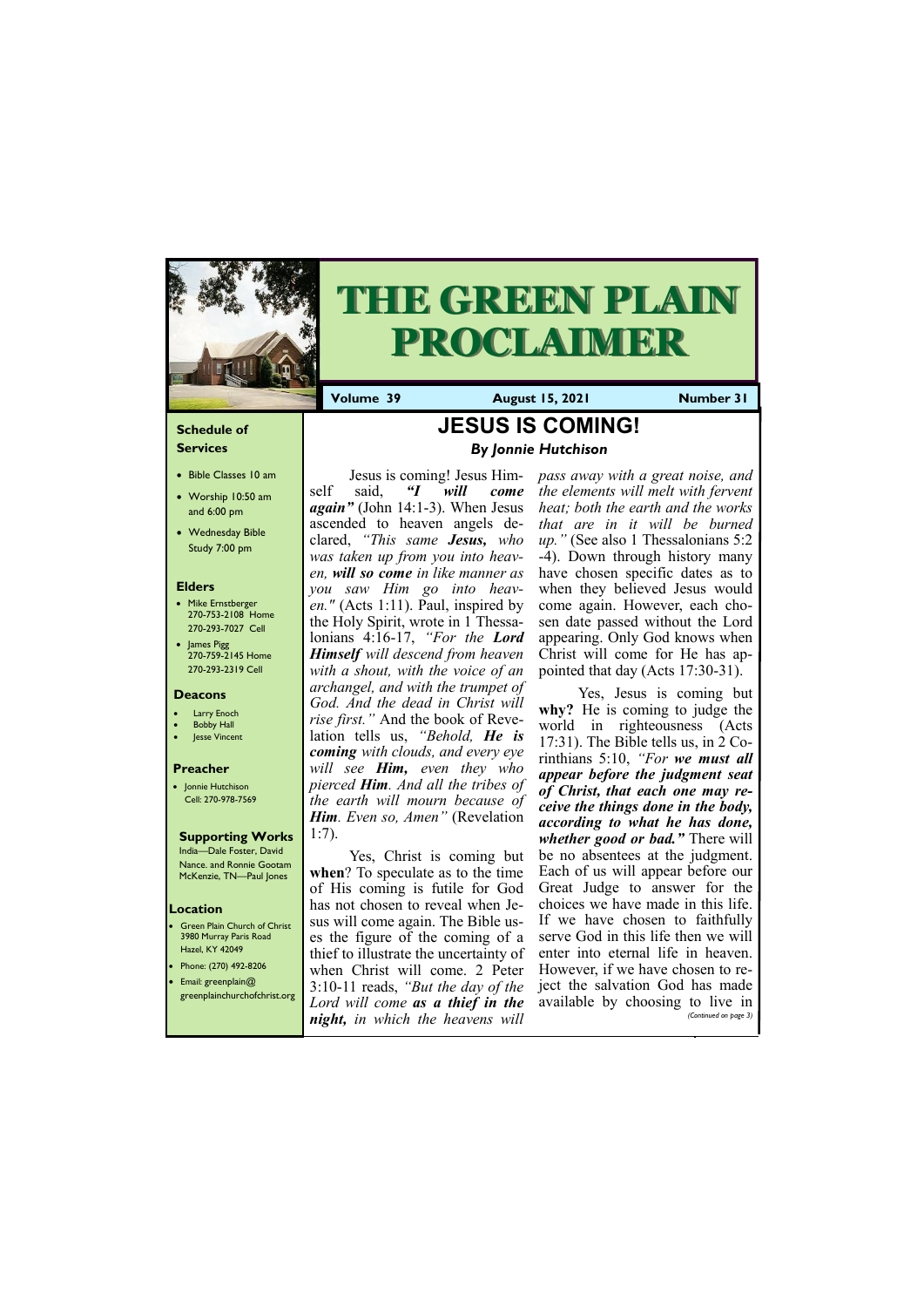### NEWS AND NOTES

**REMEMBER IN PRAYER: Green Plain members**: Faye Travis (Diagnosed with Covid but home as of this writing), Peggy Jarvis, Joanne Barnes, Maxine Pool, Hayes and Marjorie Grady, Jim Fielder, Griselda Adams, Larry Enoch, Steve Enoch, Carolyn Byars, Mary and Jim Lowrie and Mary and Jesse Vincent.

*Family and Friends:* Teresa Tacker, Betty Pond, Bryan White, Kenneth Mizell, Dale Pentecost, Brett Wyatt and Charlotte Parker. Please let us know of those who have improved or any one who needs to be added to this list.

- **COVID INFO:** Our Covid safety measures remain in effect for our worship services and Bible classes. It is recommended that we wear our masks, social distance and refrain from hand shakes and hugs.. Let us consider one another's safety and act accordingly.
- **PANTRY ITEMS August 2021: 1—Toothpaste; 8—Body Wash; 15—Kleenex; 22— Paper Towels; 29—Deodorant** Please bring any additional items you wish for the "blessing box" which is located next to the breezeway on the north side of the building.
- **August 2021 Anniversaries: 13—**Gail & Jonnie Hutchison . **Birthdays:** 4-Teresa Enoch; 10-Brent Morris. Please let us know if we have left anyone out.
- *ENROLL IN A FREE BIBLE CORRECSPONDENCE COURSE. Send your name and complete mailing address and phone number to the address on the first page of this bulletin.*
- **UPCOMING LOCAL EVENTS** (These may be subject to change Covid worsens). **Fall Gospel Meeting** with Alan Adams, September 12-16, 2021. **School of Biblical Studies** will be conducted each Monday evening 7-9 pm, September 20—November 8, 2021. Larry Powers will teach "Church History" and Jack Phillips will teach "2 Corinthians.
- The material things of this life exist temporarily. They will ultimately all be burned up. The spiritual is eternal. Which is the most important to you? Think about it!

## **Page 2**

**GOSPEL BROADCASTING NETWORK The Gospel 24/7**

## **Online at gbntv.org**

## **LESSONS AUGUST 15th**

**AM Bible Study—** *The Book of Acts*

**AM***— "His Name Will Be Called" Isa. 9:6*

**PM—** *"The Duration of Love" 1 Cor. 13*

**Wednesday Bible Class** *The Book of Titus*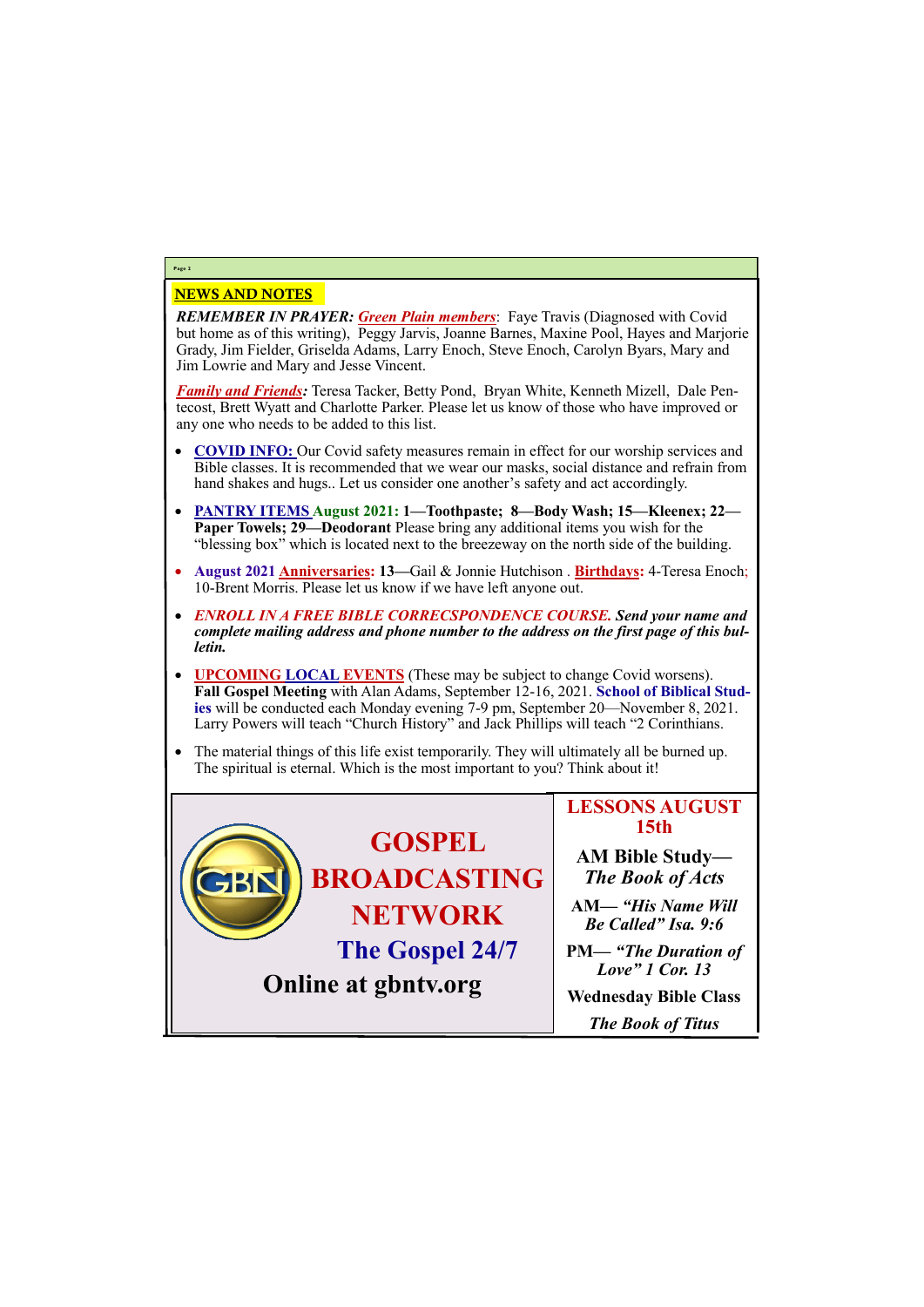**Page 3**

sin, we will be sentenced to eternal punishment in hell. As Jesus taught in His preview of the judgment concerning this sentencing*, "And these will go away into everlasting punishment, but the righteous into eternal life.* " (Matthew 25:46).

Yes, Jesus is coming again! None of us know when. We do know why and we do know that every one of us will be present. The pressing question is **are you ready?**  Have you made the necessary preparation to receive the forgiveness of your sins through the blood of Jesus? God's longsuffering and His unwillingness that any perish has provided you with the opportunity you now have to accept the salvation he provides (2 Peter 3:9).

Will you obey the gospel by accepting that Jesus is the Christ (John 8:24), repenting of your sins (Acts 17:30-31), confessing faith in Christ (Romans 10:9-10) and being immersed in water, into the death of Jesus (Romans 6:3- 4), there to spiritually reach His blood to have your sins washed away? (Acts 22:16). Jesus said, *" He who believes and is baptized shall be saved; but he who does not believe shall be condemned"* (Mark 16:16). Then, live faithful to God, loving and serving Him all the days of your life and facing the coming of Jesus with confidence (2 Tim. 4:7-8). **"Love has been perfected among us in this: that we may have boldness in the day of judgment; because as He is, so are we in this world."** (1 John 4:17).

*(Continued from page 1)*

## THE UNIVERSE MAKES ALL THE DIFFERENCE *By Kevin Cauley*

Gavin came home and wanted to watch a video on YouTube—Us In Relationship to the Universe. Basically, this video began with showing us the size of a small moon in our solar system and worked its way up through all the planets, the sun, several other stars in our galaxy, and finally the universe. By the time one is finished watching the video, one gets the impression of earth being nothing more than a speck in the grand scheme of things. Are human beings even less than a speck and insignificant in the cosmos? This is exactly what atheistic evolutionists want us to believe. Their philosophy of the absolute materiality of everything implies that human beings are next to nothing. This is a leading cause of the hopelessness and despair that many experience in the world today.

Are human beings even less than a speck and insignificant in the cosmos? This is exactly what atheistic evolutionists want us to believe.

The Psalmist once wrote, *"When I look* 

*at your heavens, the work of your fingers, the moon and the stars, which you have set in place, what is man that you are mindful of him, and the son of man that you care for him?"* (Psalm 8:3-4). The Psalmist also had the feeling that he was little in comparison to the Universe, but notice what faith in God prompted him to believe in the next verses. He goes on to say: *"Yet you have made him a little lower than the heavenly beings and crowned him with glory and honor. You have given him dominion over the works of your hands; you have put all things under his feet*  (Psalm 8:5-6). In contrast to the philosophy of atheism, the Bible teaches that human beings are the pinnacle of God's creation and central to His creative work. That is a philosophy of hope, meaning, power, and value; and it all starts with faith in God! What a difference that makes!

—[The Universe: Faith Makes All the Difference -](https://churchofchristarticles.com/blog/administrator/the-universe-faith-makes-all-the-difference/) [Church of Christ Articles](https://churchofchristarticles.com/blog/administrator/the-universe-faith-makes-all-the-difference/)